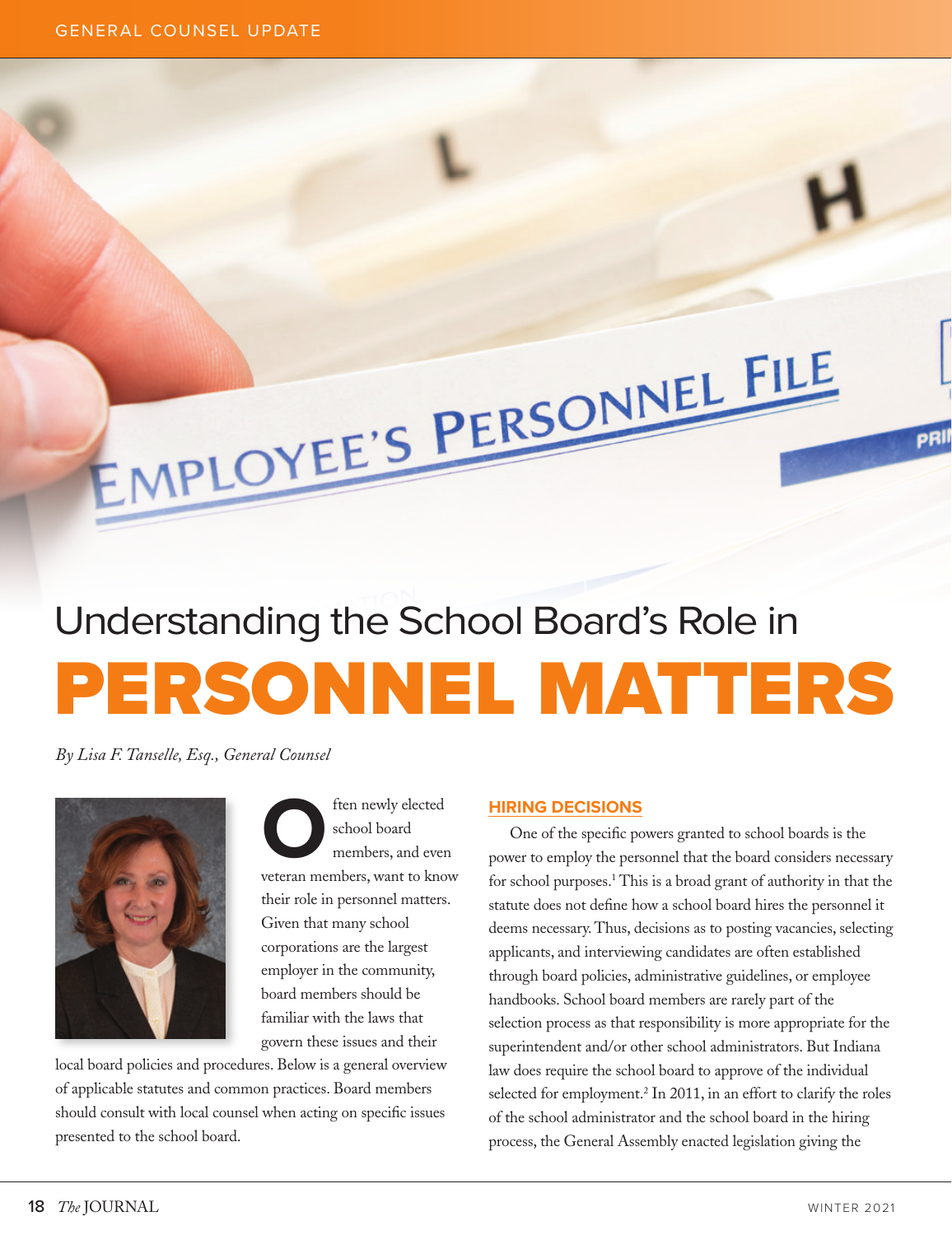superintendent (and principal in some cases) the authority to "select and discharge" employees necessary to the operation of the school corporation, but subject to the "approval of the governing body." In accordance with this statute, an individual may be hired by the school corporation only if that individual is recommended for employment by the superintendent and approved by the school board.

Additionally, Indiana law requires contracts of employment to be approved by a majority of the school board (not just a majority of the members present).3 While not every employee is entitled to a written contract of employment, a decision to hire a person is minimally an oral agreement to employ the person and requires the approval of a majority of the school board.

#### *Hiring the Superintendent*

The one significant exception to the statements above is the employment of the superintendent. This is within the sole authority of the school board and therefore the school board makes all the decisions about advertising, interviewing, and selecting the superintendent. While the school board has much discretion in this process, Indiana law imposes some restrictions in the terms and conditions of the employment of the superintendent, such as the length of the contract and the amount of any buy out of the contract.4

Additionally, our statutes require the school board to post the proposed terms of the superintendent's contract, terms such as salary and fringe benefits, and to hear public comment on the proposed terms. The school board must complete this process before entering into a contract with a new superintendent.<sup>5</sup> (This process also applies whenever proposing to change the terms of the superintendent's contract.)

## **DISIMISSAL DECISIONS**

The statutes discussed above, that give the school board the authority to hire personnel, also empower the board with the authority to dismiss personnel.<sup>6</sup> The board's role in the dismissal process will differ, depending on the classification of the employee.

For those individuals who are not required to have a license to fulfill a job description, generally referred to as noncertified employees, the board's role in any dismissal process is usually to act on the recommendation of the superintendent on the dismissal. Noncertified employees who do not sign employment contracts are considered at-will employees and may be dismissed for any reason, as long as it is not an unlawful reason. In these

cases, a school administrator could make the decision to dismiss the at-will employee immediately or to, for instance, give the employee two-weeks' notice of dismissal. The administrator must still, however, have the board act on the dismissal. That action could be to approve of the recommendation to dismiss or to ratify the decision of the administrator to terminate the employee.

In limited circumstances, where a noncertified employee might have a written contract of employment and there is reason to terminate the contract before it expires, the employee may be entitled to a hearing before the school board before the board makes a decision on dismissing the employee. After listening to the evidence presented, the school board would vote on whether to dismiss the employee.<sup>7</sup>

For those employees who are required to have a license to perform services for the school corporation, generally referred to as certified employees, the board's role in the dismissal process is likely more involved because of the due process procedures afforded to these employees. Teachers and school administrators are required by law to sign contracts with the school board and these contracts, as well as state law, provide the teacher and school administrator with a few more rights before being dismissed. Generally speaking, the superintendent or principal can initiate a contract cancellation process without any action by the school board, but ultimately the teacher has the right to a "conference" with the school board before the board makes a final decision. The conference is more like a hearing because the statute states both parties, the teacher and the school administration, have the right to present evidence during this meeting, that the evidence must be exchanged at least seven days before the conference, and the school board must consider whether the preponderance of the evidence supports the dismissal of the teacher. Depending on the complexities of the dismissal, all parties – the teacher, the school administration, and the school board – may elect to have legal representation in this process.

Because the school board is the ultimate decision-maker, board members need to take care to maintain impartiality or neutrality throughout any dismissal process. This means that an individual board member should not be part of any investigation into an allegation of misconduct or should not be seeking to gather any evidence or information on his/her own time about the particular situation. A board member must make a decision on termination after considering only the evidence that is presented during the conference.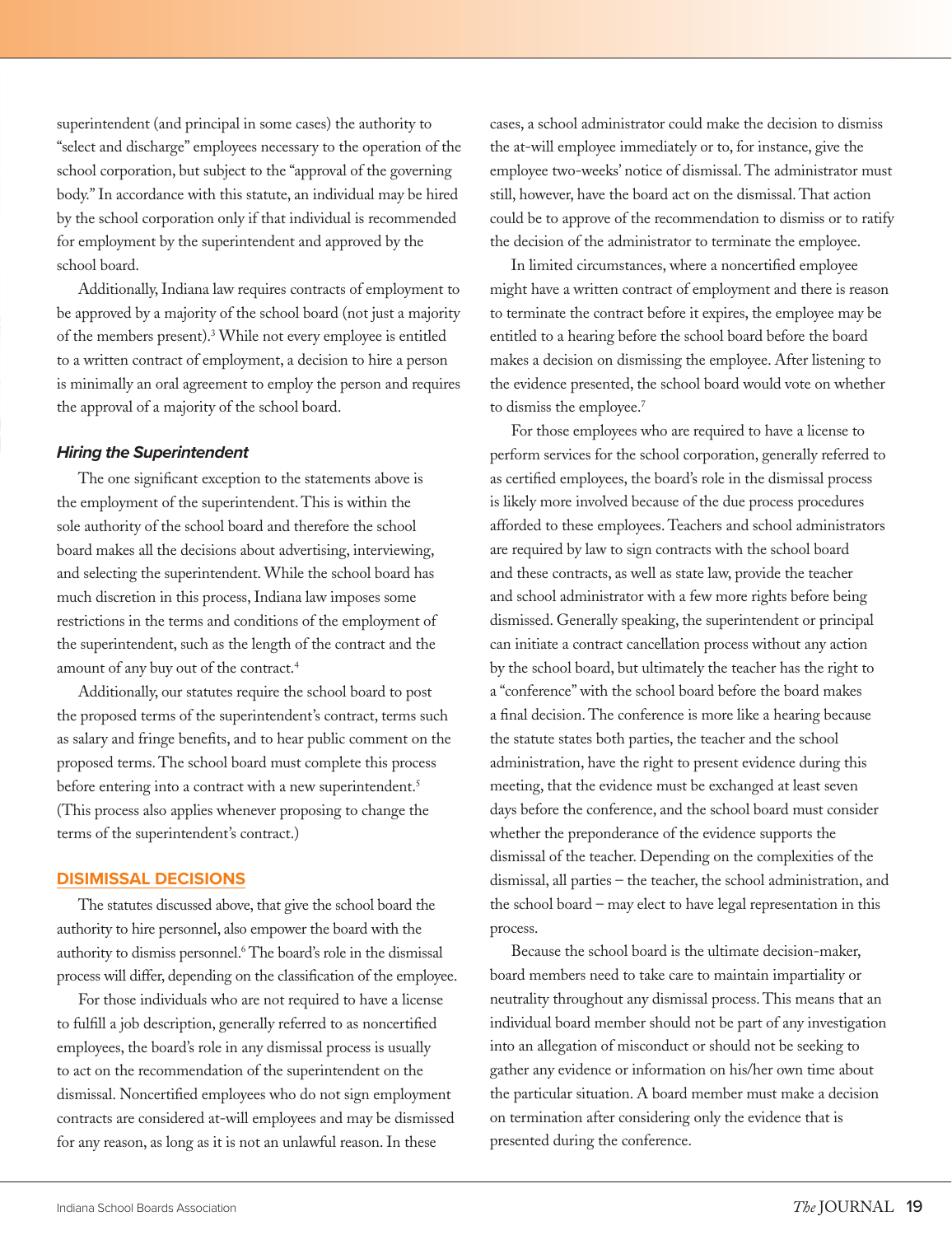#### *Dismissing the Superintendent*

As with hiring the superintendent, only the board is involved in the dismissal of the superintendent. Any termination of the board's contract with the superintendent before its expiration would require the board to give the superintendent the opportunity for a hearing before the school board.8 In any such hearing, a member of the school board or an attorney (or some other person) would have to present evidence on behalf of the board that supports cancellation of the contract. This can be a complicated process and one that requires the board members to be very careful in order to maintain impartiality and provide a fair process.

#### **REASSIGNMENT OF EMPLOYEES**

The only statutes that speak to the reassignment of an employee are those related to the "nonrenewal" of certain administrators. Those administrators are the superintendent,

assistant superintendent, principal, assistant principal, and director of special education.<sup>9</sup> The nonrenewal process must be followed when an administrator's contract in the administrative position is ending and the superintendent and school board believe the administrator should be reassigned to another position. The nonrenewal process for all administrators except the superintendent requires the school board to either initiate the process or approve of the superintendent's decision to initiate the process. Once initiated, the administrator would have the right to a conference before the school board, wherein the administrator would be given the opportunity to give reasons as to why he/she should be allowed to continue in the position. The board would ultimately vote on the nonrenewal at a public meeting.

#### *Nonrenewal of the Superintendent*

In a situation where a superintendent's contract is ending, such as at the end of the original three-year contract, and the



<u>VPS Additional Additional Additional Additional Additional Additional Additional Additional Additional Addition</u>

We design more than a building. We design transformational experiences through innovative partnerships to foster emotional connections to an environmentally optimized place. f -in

**(812) 423-7729 vpsarch.com**